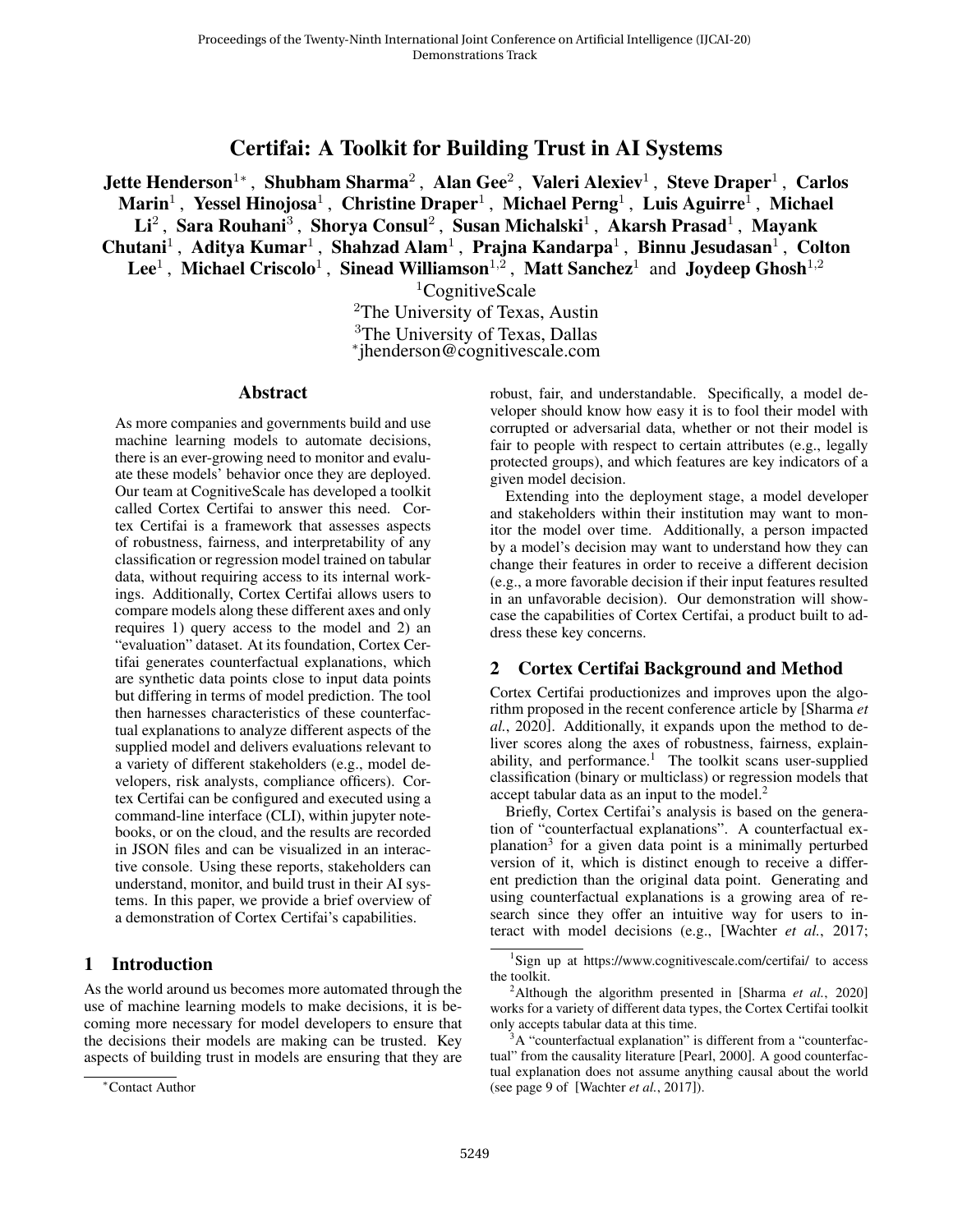<span id="page-1-1"></span>

Figure 1: Part of a sample report displayed in the Cortex Certifai console. The report compares four models, each represented by a different color bar along the axes of a performance metric (accuracy in this case), fairness, explainability, and robustness. The four measures are then combined for an overall trust score called the ATX. Users can click on any of the charts to get a detailed view of that axis.

Ustun *et al.*[, 2019;](#page-2-3) [Russell, 2019;](#page-2-4) [Mothilal](#page-2-5) *et al.*, 2020]). However, [\[Sharma](#page-2-0) *et al.*, 2020] were the first to use these explanations to evaluate model characteristics across these three dimensions.

Given a model and a dataset (the "evaluation dataset") for which the model can make predictions, Cortex Certifai uses a genetic algorithm to generate counterfactual explanations. Using these explanations and their counterparts in the evaluation dataset, Cortex Certifai calculates robustness, fairness, and interpretability scores. Based on these scores and a performance score (e.g., accuracy), Cortex Certifai provides an overall trust score for the given model called the *ATX score*, which is a customizable, weighted average of the other scores. Additionally, Cortex Certifai can generate counterfactual explanations for the user to inspect if they provide an "explanation dataset."<sup>[4](#page-1-0)</sup>

At a high level, the robustness score measures how resilient a model's predictions are to perturbed data inputs. The explainability score captures the complexity of the counterfactual explanations. Intuitively, an explanation that requires fewer changes to an input is more explainable to a user than one that requires all features to be changed. A fairness score can be calculated if there is a notion of a preferred model prediction (e.g., a loan being granted rather than denied). The fairness score evaluates how difficult it is for groups within a protected attribute (e.g., gender, age) to gain the preferred prediction from the model. Cortex Certifai does not require that the model use the protected attribute as a feature. The user can identify the attribute within the evaluation dataset or provide attribute information for each of the observations.

### 3 Workflow

The intended user of Cortex Certifai is a model developer who would like to compare a set of models in terms of performance and trust factors. The model developer may be trying to choose between models for a given task before deployment, or they may be interested in monitoring a deployed model over time. After initiating the scan, the model developer can make the results available to other stakeholders (e.g., risk management officers, individuals impacted by model decisions). The model developer can run a Cortex Certifai scan (i.e., an analysis) in a jupyter notebook environment or in a command-line interface (CLI) locally or in the cloud.

First, the model developer supplies a tabular evaluation dataset in csv format, model(s), and an optional explanation dataset. The models must be able to accept the evaluation dataset and therefore must include any data transformations necessary to make predictions. However, the model does not need to be in python. It only needs to be accessible via HTTP.

To run a scan in a jupyter notebook environment, the user initializes a Scanner object with parameters to be used in the scan. The user then has the choice to run the scan in a notebook environment, or they can save the Scanner definition as a YAML scan definition file that is then run in a CLI or on the cloud. Alternatively, a user can define the scan in a YAML file using a text editor and can then execute it in a CLI.

Each scan, regardless of where it is executed, generates one or more reports that are stored in JSON files. To visualize the report results, the user can run a console from the CLI. Figure [1](#page-1-1) shows an example of part of the displays shown in the console. In the console, the user can interact with each score and compare the models along each score. Additionally, the user can explore the counterfactual explanations for a supplied set of observations in the explanation dataset.

To integrate Cortex Certifai into a pipeline delivering models into production, the model developer gives the scan definition YAML to an engineer. The engineer packages the model as a web service and sets up the scanner to run locally or in the cloud.

<span id="page-1-0"></span><sup>&</sup>lt;sup>4</sup>The counterfactual explanations can be customized to the user's needs. The user can specify which features can change and how much they can change.